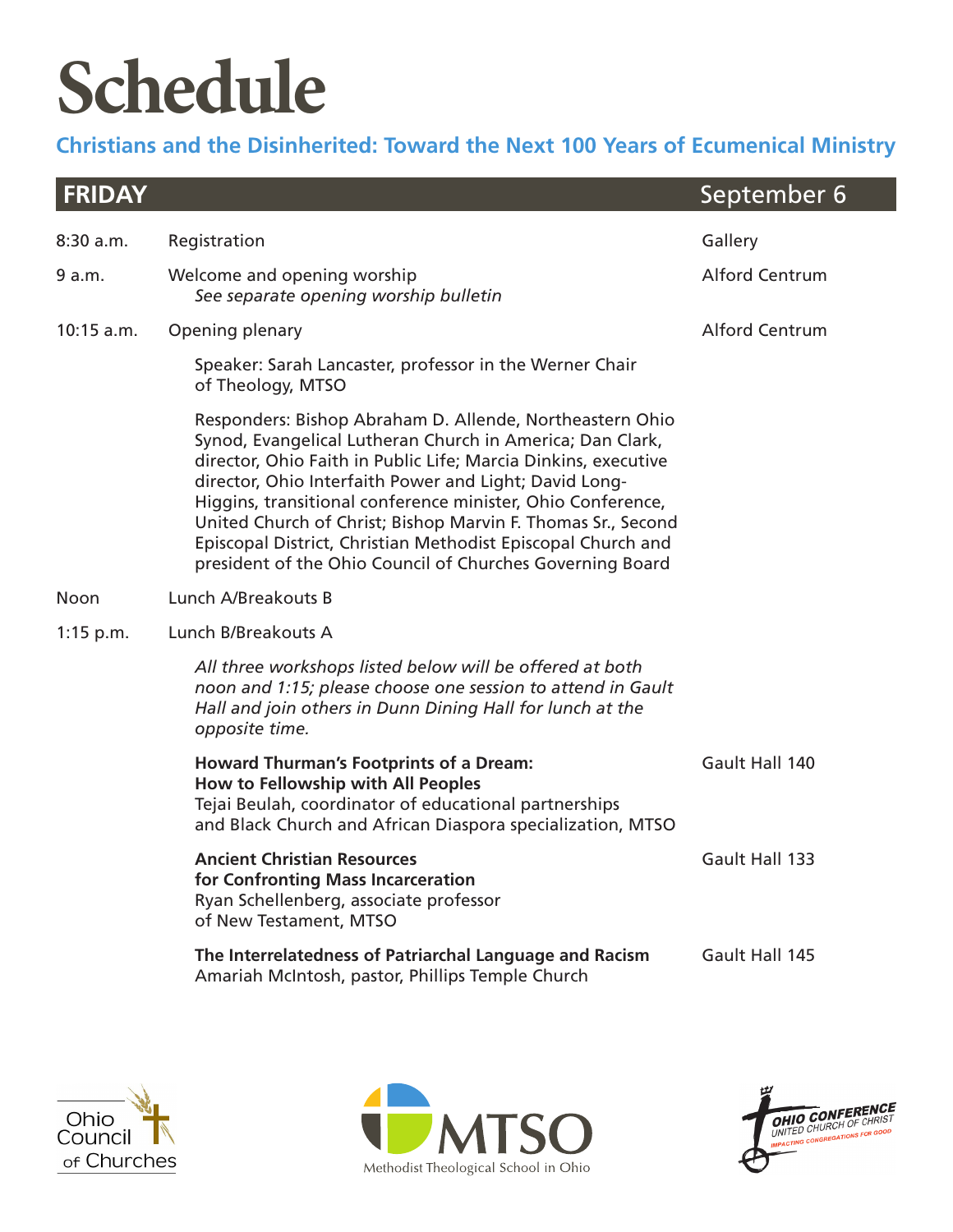| $2:15$ p.m. | Spiritual practices, respite, farm and campus tour                                                                                                                                                                                                   |                       |  |  |
|-------------|------------------------------------------------------------------------------------------------------------------------------------------------------------------------------------------------------------------------------------------------------|-----------------------|--|--|
|             | If you are interested in a tour of the farm, please meet Tim<br>Van Meter in the Gallery (where registration took place).<br>Otherwise, feel free to walk the paths, sit by the pond, read<br>in the library area, network with others or just rest. |                       |  |  |
| $3:15$ p.m. | Workshops                                                                                                                                                                                                                                            |                       |  |  |
|             | <b>Breaking the Chains of Slavery and Racial Bias</b><br>Bill Wayson, professor emeritus, Department of Educational<br>Policy and Leadership, Ohio State University;<br>Cheryl Cattledge, CEO, CopyCat Productions                                   | Gault Hall 145        |  |  |
|             | <b>Sanctuary Churches, Sanctuary People</b><br>Joel Miller, lead pastor, Columbus Mennonite Church                                                                                                                                                   | Gault Hall 140        |  |  |
|             | Poor People's Campaign: A National Call for Moral Revival<br>Erica N. Williams, national social justice organizer,<br>Repairers of the Breach                                                                                                        | Gault Hall 133        |  |  |
| 4:30 p.m.   | Regathering                                                                                                                                                                                                                                          | <b>Alford Centrum</b> |  |  |
|             | Convener: Valerie Bridgeman, dean and vice president<br>for academic affairs, MTSO                                                                                                                                                                   |                       |  |  |
|             | Proclamation: State Rep. David Leland                                                                                                                                                                                                                |                       |  |  |
| 5 p.m.      | Dinner on your own                                                                                                                                                                                                                                   |                       |  |  |
| 7 p.m.      | Ohio Council of Churches 100th Anniversary                                                                                                                                                                                                           | <b>Alford Centrum</b> |  |  |
|             | Welcome: Jack Sullivan Jr., executive director, Ohio Council<br>of Churches                                                                                                                                                                          |                       |  |  |
|             | <b>Awards: The Ecumenical Flame</b><br>Given to those whose ecumenical "fire in their bones" is<br>leading them to give bold, impactful ecumenical leadership<br>while witnessing for justice and peace                                              |                       |  |  |
|             | Amy Gopp, pastor, United Church of Kent                                                                                                                                                                                                              |                       |  |  |
|             | Jason Thompson, senior pastor,<br>West Park United Church of Christ                                                                                                                                                                                  |                       |  |  |
| 7:30 p.m.   | Keynote address by Leonard Pitts Jr.<br>Ann Fisher, moderator                                                                                                                                                                                        | <b>Alford Centrum</b> |  |  |
|             | <b>Being Woke in a White World:</b>                                                                                                                                                                                                                  |                       |  |  |

**Things People of Color Wish Other Americans Knew**





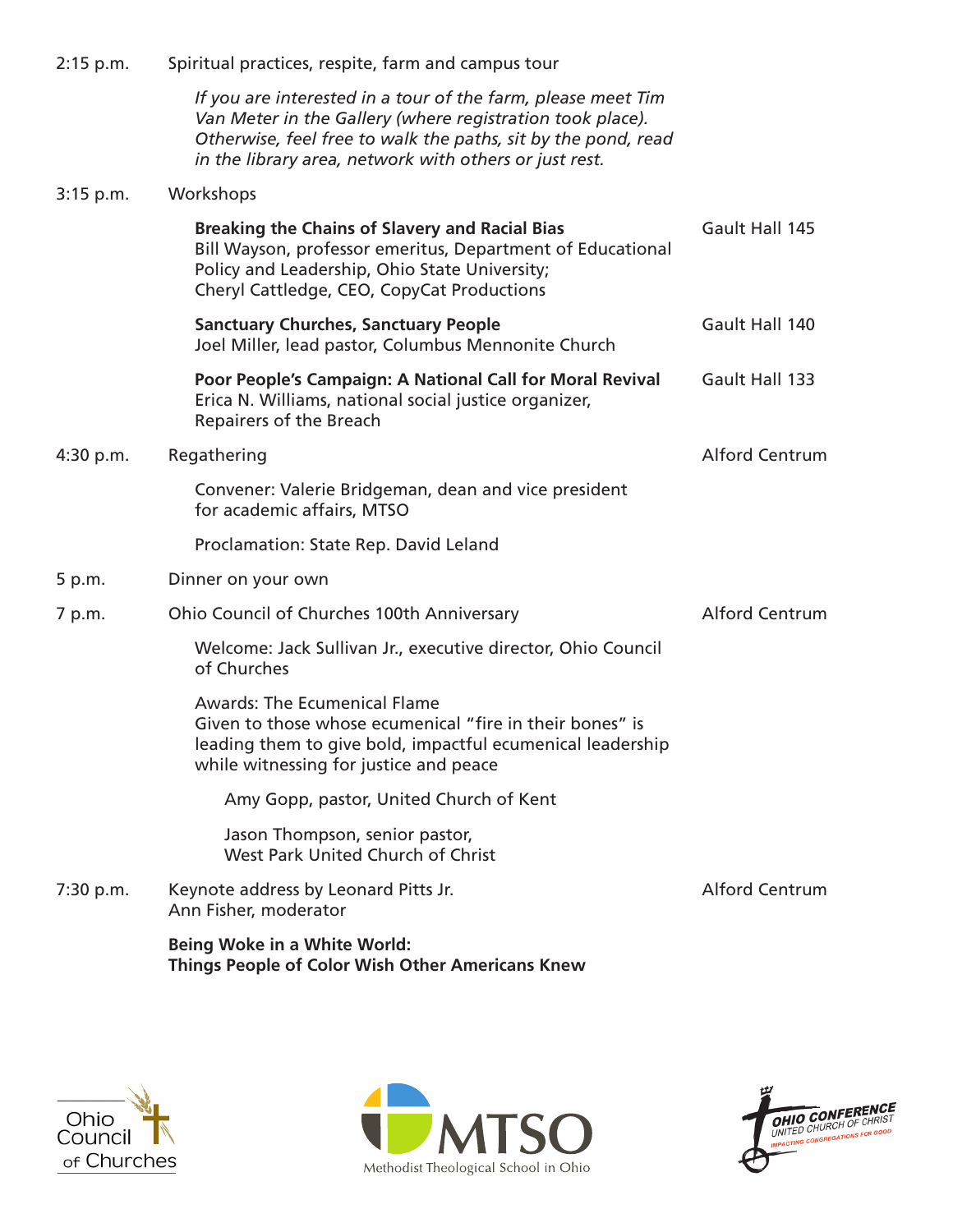# **Bios**

#### **Christians and the Disinherited: Toward the Next 100 Years of Ecumenical Ministry**

### **KEYNOTE ADDRESS**

Leonard Pitts Jr. has worked as a columnist, a college professor, a radio producer and a lecturer. But those are just the job titles. If you ask him what he does – what he is – he'll tell you he is a writer.

Millions of people are glad he is. They read him every week in one of the most popular newspaper columns in the country. Many more have come to know him through a series of critically acclaimed books, including his latest, a novel of race, faith and World War II called *The Last Thing You Surrender*.

Pitts' stubborn devotion to the art and craft of words has yielded many awards, chief among them the 2004 Pulitzer Prize for commentary.

But that was only the capstone of a career filled with prizes for literary excellence. In 1997, Pitts took first place for commentary in division four (newspapers with a circulation of over 300,000) in the American Association of Sunday and Feature Editors' Ninth Annual Writing Awards competition. He is a three-time recipient of the National Association of Black Journalists' Award of Excellence, and was chosen NABJ's 2008 Journalist of the Year. He is a five-time recipient of the Atlantic City Press Club's National Headliners Award and a seven-time recipient of the Society of Professional Journalists' Green Eyeshade Award.

In 2001, he received the American Society of Newspaper Editors prestigious Award For Commentary Writing and was named Feature of the Year in the column writing division by Editor and Publisher magazine. In 2002, the National Society of Newspaper Columnists awarded Pitts its inaugural Columnist of the Year award; in 2016, it named him to its Hall of Fame. In 2002 and in 2009, GLAAD Media awarded Pitts the Outstanding Newspaper Columnist award. In 2017, he was awarded the prestigious Missouri Honor Medal for "distinguished service to journalism." He has received four honorary doctorates.

Pitts' work has made him an in-demand lecturer. He maintains a rigorous speaking schedule that has taken him to colleges, civic groups and professional associations all over the country. He has also taught at a number of institutions of higher learning, including Hampton University, Ohio University, the University of Maryland, and Virginia Commonwealth University. In the fall of 2011, he was a visiting professor at Princeton, teaching a course in writing about race.

Twice each week, millions of newspaper readers around the country seek out his rich and uncommonly resonant voice. In a word, he connects with them. Nowhere was this demonstrated more forcefully than in the response to his initial column on the Sept. 11, 2001, attacks. Pitts' column, "We'll Go Forward from This Moment," an angry and defiant open letter to the terrorists, circulated the globe via the Internet. It generated upwards of 30,000 emails, and has since been set to music, reprinted in poster form, read on television by Regis Philbin and quoted by Congressman Richard Gephardt as part of the Democratic Party's weekly radio address.

Leonard Pitts was born and raised in Southern California. He was awarded a degree in English from the University of Southern California at the age of 19, having entered school at 15 on a special honors program. Since 1995, he and his wife have lived in Bowie, Maryland, a suburb of Washington, D.C.





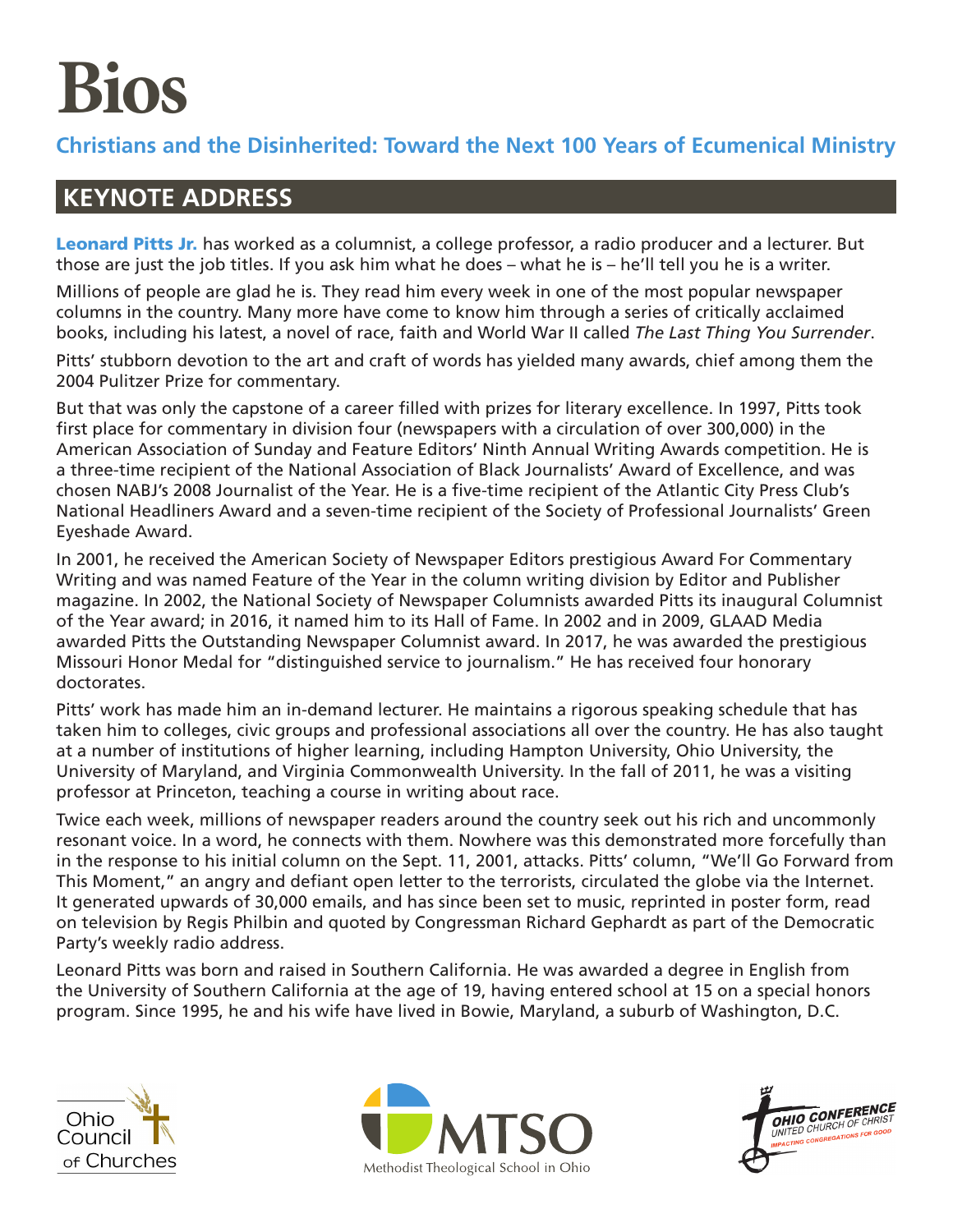Ann Fisher is host and executive producer of *All Sides with Ann Fisher* on WOSU. Fisher joined WOSU in 2009 after nearly 30 years in the newspaper business. A native of Michigan, she earned a B.S. in journalism at Michigan State University. She has covered politics, public affairs, culture, media and business over the course of her career.

Fisher started out at her hometown newspaper, *The Grand Rapids Press*, before moving to Ohio in 1987 to join *The Blade* in Toledo as a feature writer. In 1989, she transferred to *The Blade*'s Columbus bureau to cover state government and politics. In 1997, Fisher joined *The Columbus Dispatch* and covered the Appalachia region of the state for a year before joining the newspaper's editorial board. She returned to news in 1999 as state editor. In 2005, she became the *Dispatch* metro columnist.

Fisher moved to Ohio for work. She stayed because she loves Central Ohio and its people.

#### **SESSION LEADERS**

Tejai Beulah is the coordinator of educational partnerships and the Black Church and African Diaspora Studies specialization at MTSO, where she teaches courses in African American religious history. She earned her Ph.D. from Drew University and is co-chair of the Anti-Racism Task Force at MTSO.

**Valerie Bridgeman** is dean, vice president for academic affairs and associate professor of homiletics and Hebrew Bible at MTSO. She has a Ph.D. in biblical studies with a concentration in Hebrew Bible from Baylor University (2002), M.Div. from Austin Theological Seminary (1990; Distinguished Alumna Award, 2018), and a BA from Trinity University (1986). She is founder, president and CEO of WomanPreach! Inc.

Bridgeman has taught preaching/homiletics, liturgy and biblical studies for over 20 years. Licensed in 1977 and ordained in 1985, she is a dedicated preacher, biblical scholar, visionary and artist. Her experience includes decades of preaching, pastoring, leading workshops, mentoring, writing, and creating art that has inspired generations of clergy, community leaders and artists.

**Cheryl D. Cattledge** is the co-leader of the African American Heritage Institute Ministry at Mt. Olivet Baptist Church in Columbus. She is also CEO of CopyCat Productions LLC, a Christian entertainment and educational company organized for children's spiritual development. She has retired from federal government employment as a civil rights worker with 25 years of experience.

Cattledge held the positions of fair housing investigator for Housing and Urban Development and civil rights program manager for Federal Highway Administration. Additional employment included two municipalities in her native state of Indiana. In Muncie, she held the positions of neighborhood planner and personnel director, and for the town of Munster, she was the administrative assistant to the town manager.

Cattledge is a 1980 graduate of Ball State University with a BS in political science. She successfully completed numerous trainings related to civil rights and nondiscrimination, including Titles VI, VII and VIII and the Americans with Disabilities Act. She is a licensed real estate broker and investor. Currently, she is spearheading the Ohio Council of Churches initiative "Breaking The Chain of Slavery And Racial Bias!" to assist churches in addressing America's original sin of slavery.

She can be reached at ccattledge@insight.rr.com.





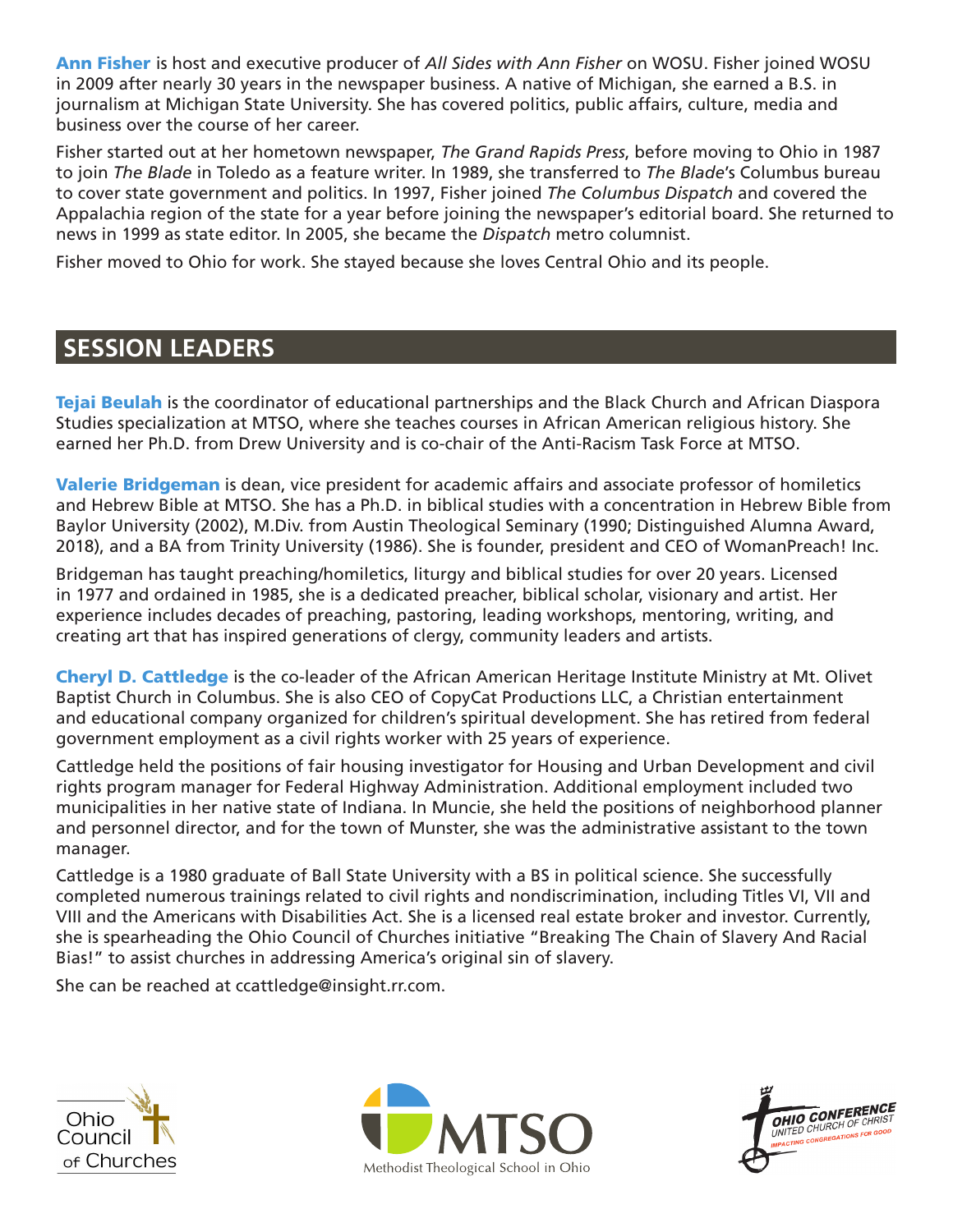**Sarah Lancaster** is a professor in the Werner Chair of Theology at MTSO. She has been a faculty member teaching theology at MTSO since 1997. She earned her Ph.D. and the M.Div. from Perkins School of Theology at Southern Methodist University in Dallas.

Lancaster is also an elder in the North Texas Conference of the United Methodist Church. She has served the United Methodist Church ecumenically as a participant in the bilateral dialogue with the Evangelical Lutheran Church in America and on the World Methodist Council bilateral dialogue with the Anglican Communion. From 2006 to 2014 she was a member of the Standing Commission of the Faith and Order Commission of the World Council of Churches. During her time on the commission, she served as comoderator of the working group that produced the convergence text *The Church Towards a Common Vision*. This past summer, Lancaster has been finishing a project for the critical edition of John Wesley's Works on Wesley's materials that were written in response to the Moravians in England.

Amariah McIntosh has committed her life to ministry over the past 37 years, 27 as pastor. She has pastored CME congregations in Kentucky, Indiana and Ohio. She is currently the pastor of the Phillips Temple Church in Toledo.

McIntosh has always been involved in the communities in which she's pastored. She served as president of the Campbellsville, Kentucky, Ministerial Alliance and as a board member of the Paducah NAACP, and was involved in interfaith and ecumenical circles in Kentucky and Indiana. She also served as an executive board member of the Kentucky Council of Churches and the chair of the Council's Justice and Advocacy Commission.

McIntosh is currently a Governing Board member of the Ohio Council of Churches. A Louisville Seminary alum (M.Div. '01, D.Min. '14) McIntosh was the first African-American to serve as the seminary's student body president. Her work with Louisville Seminary also includes service on the Strategic Planning Committee, Alum Board and Presidential Search Committee. She is currently a member of the Black Church Studies Advisory Committee and the President's Roundtable.

**Joel Miller** is the lead pastor of Columbus Mennonite Church. He is a graduate of Anabaptist Mennonite Biblical Seminary and previously pastored in Cincinnati. Along with Columbus Mennonite's sanctuary efforts with Edith Espinal, he currently serves on the Mennonite Jewish Relations Task Force for Mennonite Church USA and is active in BREAD, an interfaith justice ministry of Franklin County.

Miller and his wife, Abbie have three school-age daughters: Eve, Lily and Ila. He enjoys running and biking around Columbus and remodeling old houses.

**Ryan Schellenberg** is an associate professor of New Testament MTSO, where he has been a faculty member since 2015. He earned his Ph.D. from the University of St. Michael's College in the University of Toronto, his Master of Arts in New Testament at Mennonite Brethren Biblical Seminary, and his BA at Canadian Mennonite University.

Schellenberg has conducted extensive research on Paul's life and work. His areas of expertise also include the social history of early Christianity, the books of Luke and Acts, and the parables of Jesus. He has been published in *Harvard Theological Review*, *Journal of Biblical Literature*, *Journal of Theological Studies* and *New Testament Studies*. His current book project, under contract with Oxford University Press, is titled *Abject Joy: Paul, Prison, and the Art of Making Do*.





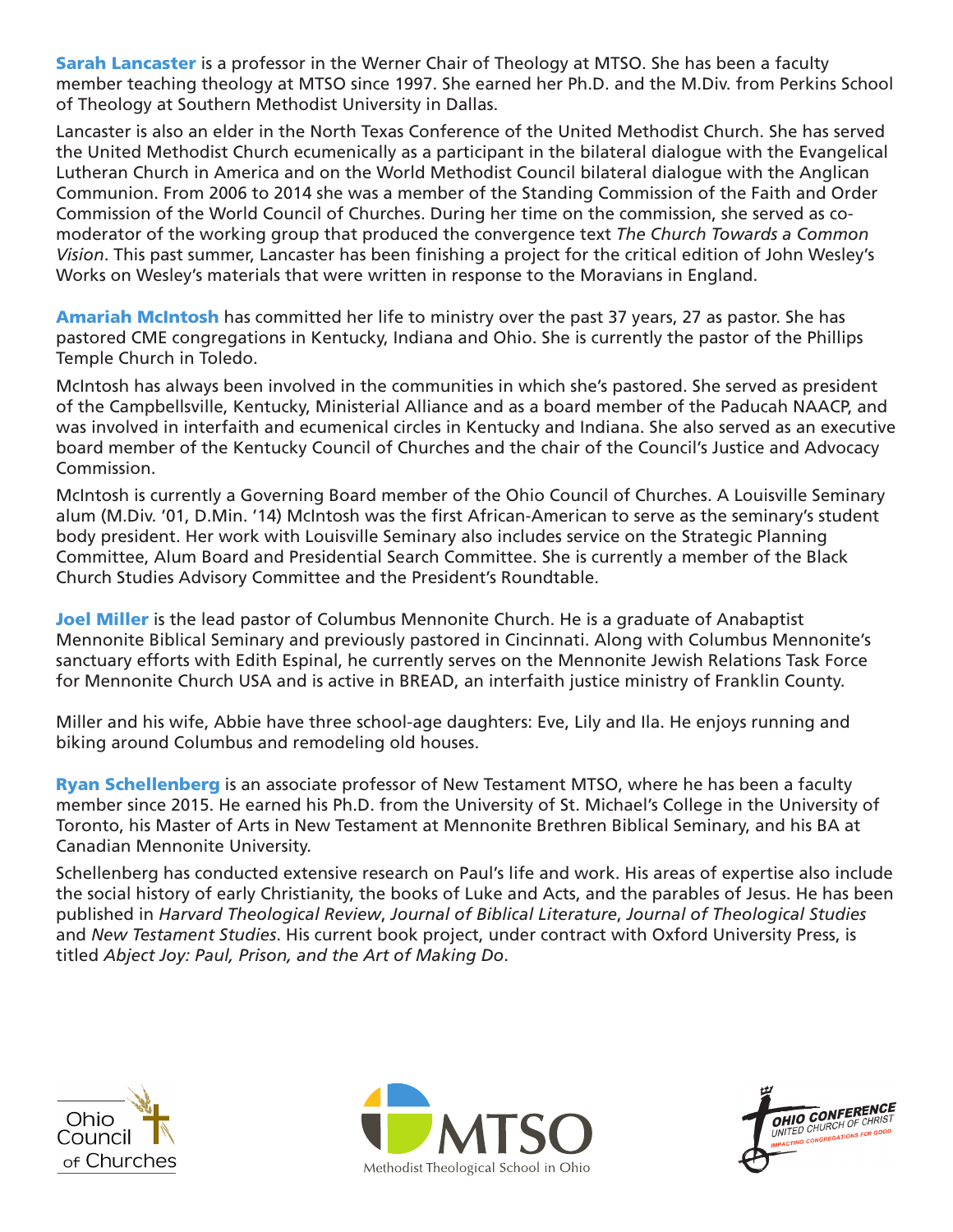Jack Sullivan Jr. is an ordained minister in the Christian Church (Disciples of Christ). On Jan. 1, 2019, he began ministry as executive director of the Columbus-based Ohio Council of Churches, the 100-year-old ecumenical agency linking 17 denominations in Ohio as a sign of Christian unity, mutual support and shared public witness.

An internationally known speaker, social justice advocate, ecumenist and death penalty abolitionist, Sullivan is president of the Governing Board of Ohioans to Stop Executions; co-president of the Disciples Justice Action Network; a member of the National Action Network; and a member of the governing bodies of the national men's ministry EcuMentors; the Ohio Region of the Christian Church (Disciples of Christ); the Ohio Poor People's Campaign, and Journey of Hope: From Violence to Healing, a national anti-death penalty organization. His anti-death penalty activism stems from his interest in ending cycles of violence, a concern he has known all too well after the 1997 murder of his sister, Jennifer, in Cleveland.

Sullivan is a native of Cleveland and holds a Bachelor of Science degree in interpersonal communication from Ohio University; a Master of Divinity degree from Lexington Theological Seminary, where he is an adjunct professor; and a Doctor of Ministry degree in economic and social justice from United Theological Seminary, where he studied with Otis Moss Jr. and the late Samuel DeWitt Proctor. In recognition of his social justice and anti-death penalty efforts, Sullivan was given the 2018 African American Liberation Award from the National Convocation of the Christian Church (Disciples of Christ).

**Bill Wayson** is chairing a Conversation for Racial Justice at Liberty Presbyterian Church in Delaware, Ohio. He is also professor emeritus in the Department of Educational Policy and Leadership at Ohio State University. He constantly searches for practices and processes that characterize good schools that serve all students.

Wayson's post-retirement professional consultation experience includes coordinating continuing assessment for 600 schools funded by the Ohio Department of Education; leading a team working with Kankakee, Illinois, schools to develop capacity to teach self-discipline; and providing technical assistance and evaluation for nine schools funded by the Melville Corp. and 11 schools funded by the Winthrop Rockefeller Foundation to better educate at-risk students.

A graduate of the University of Chicago (Ph.D. '66) and Miami University (M.A. '57; B.S. '56), Wayson has been a teacher, twice a principal, a parent of five children and a niece, a department chairperson, a candidate for school board membership in Columbus, Ohio, a project director (several times), director of urban education, director of personnel and organization development, a researcher, an author, a radio talk-show guest, host of a televised science class, and a lecturer and workshop director in over 300 venues.

He can be reached at wwayson@columbus.rr.com.

**Erica N. Williams** is an international faith leader, organizer, scholar-activist and community leader who serves with head and heart. She is a 2016 graduate of the Howard University School of Divinity. Currently, Williams serves as a national social justice organizer for Repairers of the Breach, a social justice organization founded William J. Barber II. She is also serving as one of the lead organizers for the Poor People's Campaign: A National Call for Moral Revival. Rev. Erica has dedicated her life to liberating those that are marginalized and oppressed, and her life's mission is summed up in the Social Gospel passage of Luke 4:18-19.





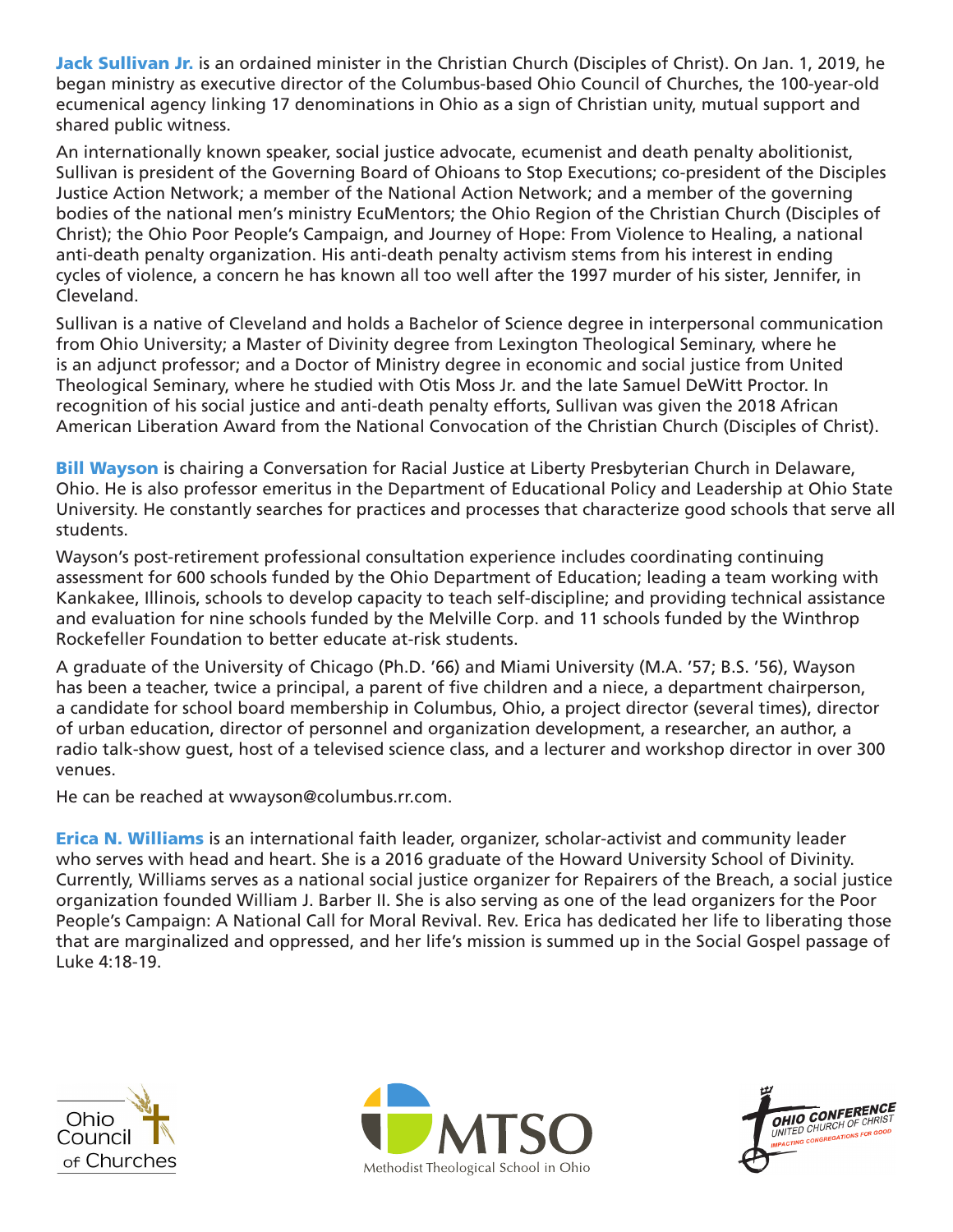# **pening Worship**

**Christians and the Disinherited: Toward the Next 100 Years of Ecumenical Ministry**

**Prelude Danny Russell** 

**Welcome** Jay Rundell en de la provincia de la provincia de la provincia de la provincia de la provincia de la provincia de la provi **MTSO** 

> Jack Sullivan Jr. Executive Director Ohio Council of Churches

\* **Morning Worship Song** "As the Deer" *FWS* 2025

*\****Call to Worship** Valerie Bridgeman

One: Holy one of all the Universe,

**All: We come to worship today longing for your kin-dom.**

One: In this hour of worship, enlighten us with your word.

**All: Inspire us with stirring songs that enfold us in your community.**

One: Renew our commitment to peace, justice and service.

**All: Fill us with a vision so strong that we will go from here dedicating ourselves anew to building up Christ's body in gentleness, with patience and love.**

\* **Morning Hymn** "Holy, Holy, Holy" *UMH* 64

**Morning Prayer** Cassie Oliver, MTSO student

**Unison:** Eternal God, it is your voice we long to hear thundering into our lives, mighty and powerful. Your voice of wisdom, instructing us. Your voice of justice, inspiring us. Your voice of hope, encouraging us. Your voice of love, calling for our response. Still small voice, speak to us this hour that we might become makers of peace in our homes, in our communities and in our broken world. Inspire those who seek your wisdom. Energize those who are weak. Fill our hearts with your praise and lead us in holiness this hour and all the hours to come.







Dean **MTSO**